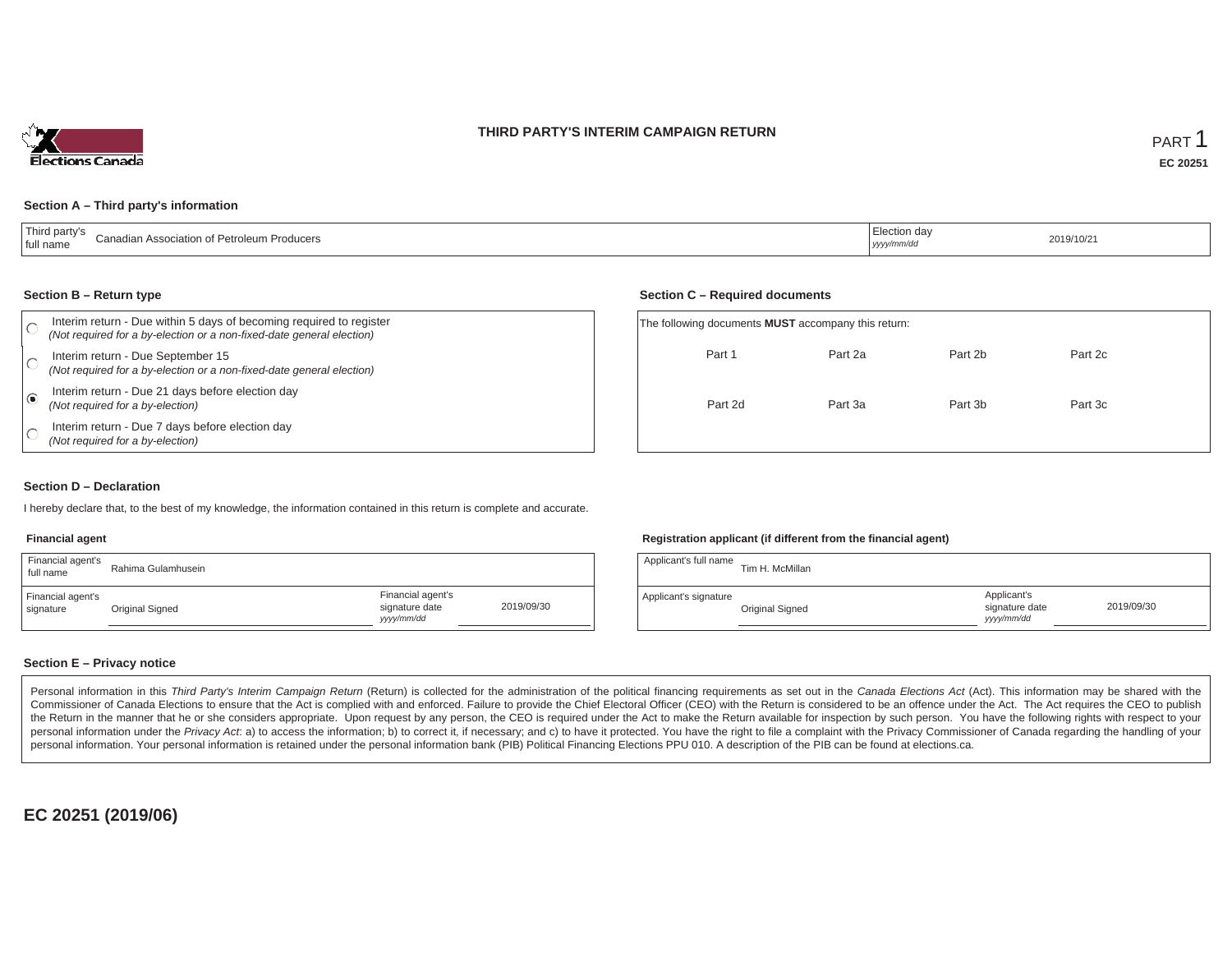

### **THIRD PARTY'S INTERIM CAMPAIGN RETURN THIRD PARTY'S INTERIM CAMPAIGN RETURN<br>Statement of monetary contributions received PART 2a**

| No. | Full name | <b>Street</b><br>no. | <b>Street</b> | Apt. | City | Prov./<br>Terr. | Postal<br>code | Date<br>received<br>yyyy/mm/dd                                                      | Individual | Business /<br>Commercial<br>organization | Government | Trade union | Corporation | Unincorporated<br>without share<br>capital dissociation or<br>association |
|-----|-----------|----------------------|---------------|------|------|-----------------|----------------|-------------------------------------------------------------------------------------|------------|------------------------------------------|------------|-------------|-------------|---------------------------------------------------------------------------|
|     |           |                      |               |      |      |                 |                |                                                                                     | \$         | \$                                       | \$         | $\sqrt{2}$  | \$          | \$                                                                        |
|     |           |                      |               |      |      |                 |                |                                                                                     |            |                                          |            |             |             |                                                                           |
|     |           |                      |               |      |      |                 |                |                                                                                     |            |                                          |            |             |             |                                                                           |
|     |           |                      |               |      |      |                 |                |                                                                                     |            |                                          |            |             |             |                                                                           |
|     |           |                      |               |      |      |                 |                |                                                                                     |            |                                          |            |             |             |                                                                           |
|     |           |                      |               |      |      |                 |                |                                                                                     |            |                                          |            |             |             |                                                                           |
|     |           |                      |               |      |      |                 |                |                                                                                     |            |                                          |            |             |             |                                                                           |
|     |           |                      |               |      |      |                 |                |                                                                                     |            |                                          |            |             |             |                                                                           |
|     |           |                      |               |      |      |                 |                |                                                                                     |            |                                          |            |             |             |                                                                           |
|     |           |                      |               |      |      |                 |                |                                                                                     |            |                                          |            |             |             |                                                                           |
|     |           |                      |               |      |      |                 |                |                                                                                     |            |                                          |            |             |             |                                                                           |
|     |           |                      |               |      |      |                 |                |                                                                                     |            |                                          |            |             |             |                                                                           |
|     |           |                      |               |      |      |                 |                |                                                                                     |            |                                          |            |             |             |                                                                           |
|     |           |                      |               |      |      |                 |                |                                                                                     |            |                                          |            |             |             |                                                                           |
|     |           |                      |               |      |      |                 |                |                                                                                     |            |                                          |            |             |             |                                                                           |
|     |           |                      |               |      |      |                 |                | Totals carried forward from previous page \$                                        |            |                                          |            |             |             |                                                                           |
|     |           |                      |               |      |      |                 |                | Total amount of monetary contributions by contributors who gave over \$200 (A)      |            |                                          |            |             |             |                                                                           |
|     |           |                      |               |      |      |                 |                | Number of contributors who gave over \$200                                          |            |                                          |            |             |             |                                                                           |
|     |           |                      |               |      |      |                 |                | Total amount of monetary contributions by contributors who gave \$200 or less $(B)$ |            |                                          |            |             |             |                                                                           |
|     |           |                      |               |      |      |                 |                | Number of contributors who gave \$200 or less                                       |            |                                          |            |             |             |                                                                           |
|     |           |                      |               |      |      |                 |                | Total amount of all monetary contributions (A+B)                                    |            |                                          |            |             |             |                                                                           |
|     |           |                      |               |      |      |                 |                | Number of contributors who gave monetary contributions                              |            |                                          |            |             |             |                                                                           |

| $\overline{\phantom{a}}$<br>Third<br>I party | ecociation of Patrolaum<br>m Producers | 2019/10/2<br>m/aa<br>, <i>yyyyır</i> | Page<br>וש |
|----------------------------------------------|----------------------------------------|--------------------------------------|------------|
|----------------------------------------------|----------------------------------------|--------------------------------------|------------|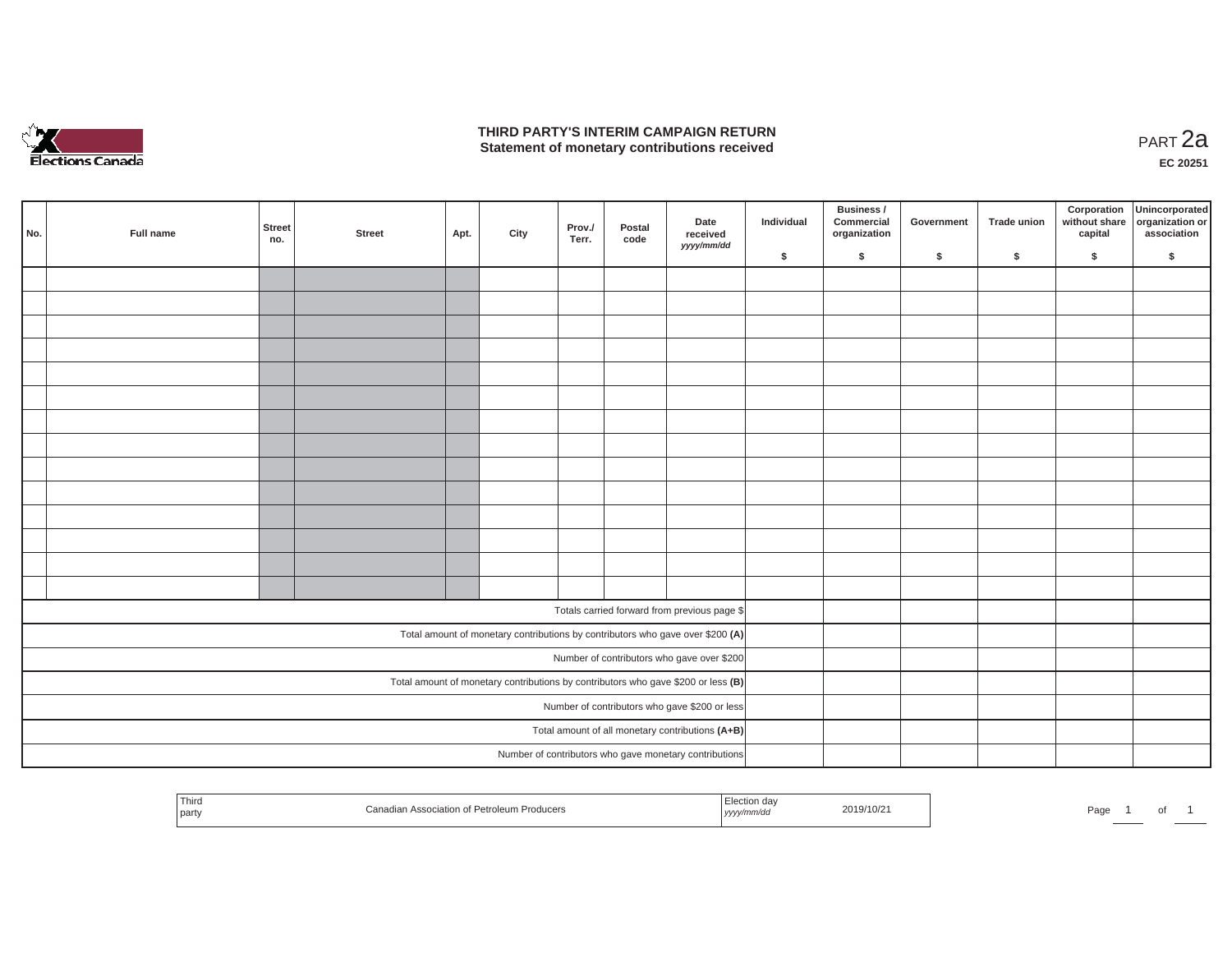

## **THIRD PARTY'S INTERIM CAMPAIGN RETURN**  THIRD PARTY'S INTERIM CAMPAIGN RETURN<br>Statement of non-monetary contributions received<br>**PART 2**b

**EC 20251**

| No. | Full name | Street<br>no. | <b>Street</b> | Apt. | City | Prov./<br>Terr. | Postal<br>code | Date<br>received                                                                      | Individual | Business /<br>Commercial<br>organization | Government | <b>Trade union</b> | Corporation<br>capital | Unincorporated<br>without share organization or<br>association |
|-----|-----------|---------------|---------------|------|------|-----------------|----------------|---------------------------------------------------------------------------------------|------------|------------------------------------------|------------|--------------------|------------------------|----------------------------------------------------------------|
|     |           |               |               |      |      |                 |                | yyyy/mm/dd                                                                            | \$         | \$                                       | \$         | \$                 | \$                     | \$                                                             |
|     |           |               |               |      |      |                 |                |                                                                                       |            |                                          |            |                    |                        |                                                                |
|     |           |               |               |      |      |                 |                |                                                                                       |            |                                          |            |                    |                        |                                                                |
|     |           |               |               |      |      |                 |                |                                                                                       |            |                                          |            |                    |                        |                                                                |
|     |           |               |               |      |      |                 |                |                                                                                       |            |                                          |            |                    |                        |                                                                |
|     |           |               |               |      |      |                 |                |                                                                                       |            |                                          |            |                    |                        |                                                                |
|     |           |               |               |      |      |                 |                |                                                                                       |            |                                          |            |                    |                        |                                                                |
|     |           |               |               |      |      |                 |                |                                                                                       |            |                                          |            |                    |                        |                                                                |
|     |           |               |               |      |      |                 |                |                                                                                       |            |                                          |            |                    |                        |                                                                |
|     |           |               |               |      |      |                 |                |                                                                                       |            |                                          |            |                    |                        |                                                                |
|     |           |               |               |      |      |                 |                |                                                                                       |            |                                          |            |                    |                        |                                                                |
|     |           |               |               |      |      |                 |                |                                                                                       |            |                                          |            |                    |                        |                                                                |
|     |           |               |               |      |      |                 |                |                                                                                       |            |                                          |            |                    |                        |                                                                |
|     |           |               |               |      |      |                 |                |                                                                                       |            |                                          |            |                    |                        |                                                                |
|     |           |               |               |      |      |                 |                |                                                                                       |            |                                          |            |                    |                        |                                                                |
|     |           |               |               |      |      |                 |                | Totals carried forward from previous page \$                                          |            |                                          |            |                    |                        |                                                                |
|     |           |               |               |      |      |                 |                | Total amount of non-monetary contributions by contributors who gave over \$200 (A)    |            |                                          |            |                    |                        |                                                                |
|     |           |               |               |      |      |                 |                | Number of contributors who gave over \$200                                            |            |                                          |            |                    |                        |                                                                |
|     |           |               |               |      |      |                 |                | Total amount of non-monetary contributions by contributors who gave \$200 or less (B) |            |                                          |            |                    |                        |                                                                |
|     |           |               |               |      |      |                 |                | Number of contributors who gave \$200 or less                                         |            |                                          |            |                    |                        |                                                                |
|     |           |               |               |      |      |                 |                | Total amount of all non-monetary contributions (A+B)                                  |            |                                          |            |                    |                        |                                                                |
|     |           |               |               |      |      |                 |                | Number of contributors who gave non-monetary contributions                            |            |                                          |            |                    |                        |                                                                |

| $-1$<br>Third<br>n Association of Petroleum Producers<br>party<br>yyyy/mm/aa | 2019/10/21 | Pagu | וש |  |
|------------------------------------------------------------------------------|------------|------|----|--|
|------------------------------------------------------------------------------|------------|------|----|--|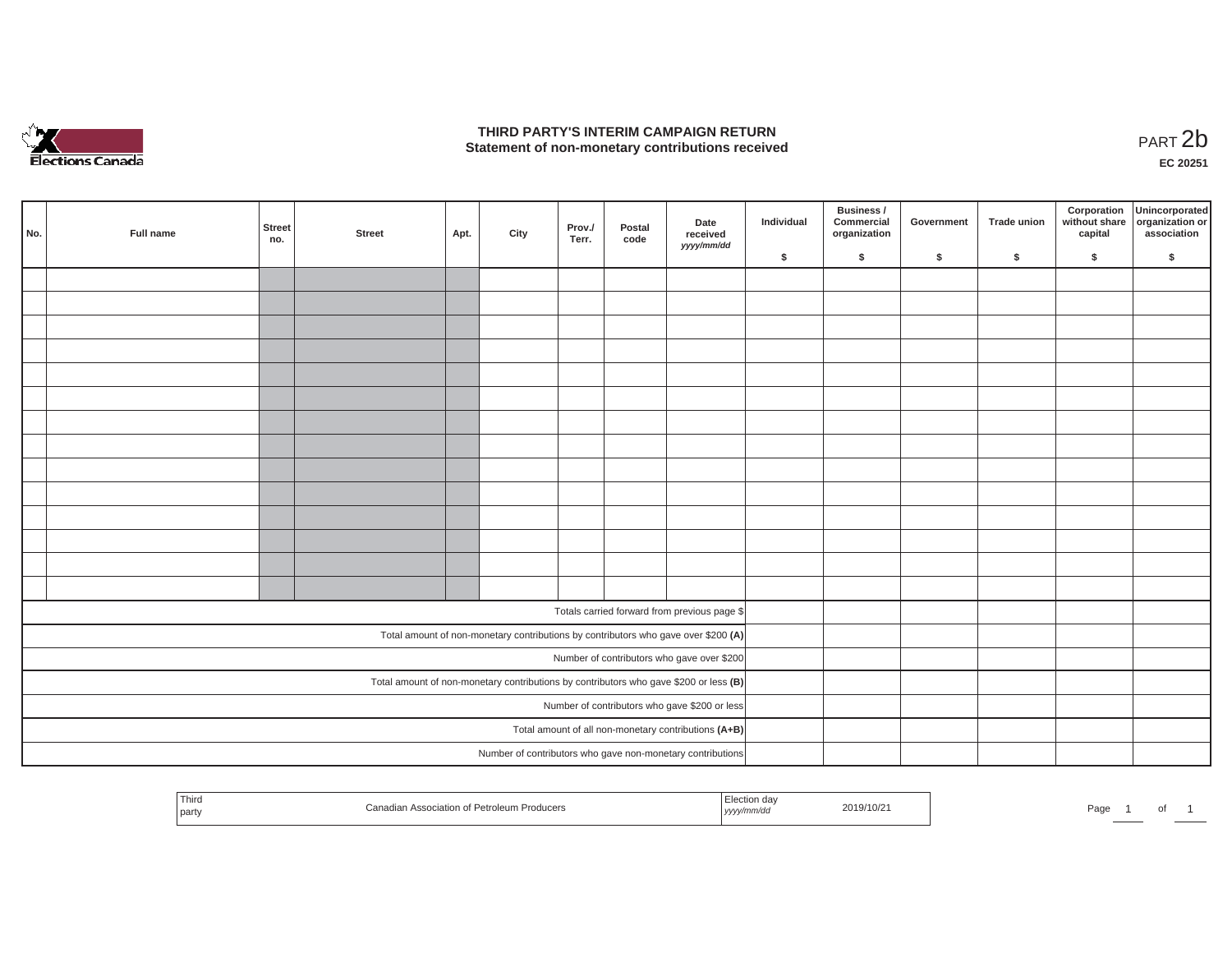

### **THIRD PARTY'S INTERIM CAMPAIGN RETURN**  RD PARTY'S INTERIM CAMPAIGN RETURN<br>Statement of operating loans received **PART 2c**

**EC 20251**

| No. | Full name | Street<br>no. | <b>Street</b> | Apt. | City | Prov./<br>Terr. | Postal<br>code | Date<br>received<br>yyyy/mm/dd                                  | Individual | <b>Business /</b><br>Commercial<br>organization | Government | Trade union | Corporation<br>capital | Unincorporated<br>without share organization or<br>association |
|-----|-----------|---------------|---------------|------|------|-----------------|----------------|-----------------------------------------------------------------|------------|-------------------------------------------------|------------|-------------|------------------------|----------------------------------------------------------------|
|     |           |               |               |      |      |                 |                |                                                                 | \$         | \$                                              | \$         | \$          | \$                     | \$                                                             |
|     |           |               |               |      |      |                 |                |                                                                 |            |                                                 |            |             |                        |                                                                |
|     |           |               |               |      |      |                 |                |                                                                 |            |                                                 |            |             |                        |                                                                |
|     |           |               |               |      |      |                 |                |                                                                 |            |                                                 |            |             |                        |                                                                |
|     |           |               |               |      |      |                 |                |                                                                 |            |                                                 |            |             |                        |                                                                |
|     |           |               |               |      |      |                 |                |                                                                 |            |                                                 |            |             |                        |                                                                |
|     |           |               |               |      |      |                 |                |                                                                 |            |                                                 |            |             |                        |                                                                |
|     |           |               |               |      |      |                 |                |                                                                 |            |                                                 |            |             |                        |                                                                |
|     |           |               |               |      |      |                 |                |                                                                 |            |                                                 |            |             |                        |                                                                |
|     |           |               |               |      |      |                 |                |                                                                 |            |                                                 |            |             |                        |                                                                |
|     |           |               |               |      |      |                 |                |                                                                 |            |                                                 |            |             |                        |                                                                |
|     |           |               |               |      |      |                 |                |                                                                 |            |                                                 |            |             |                        |                                                                |
|     |           |               |               |      |      |                 |                |                                                                 |            |                                                 |            |             |                        |                                                                |
|     |           |               |               |      |      |                 |                |                                                                 |            |                                                 |            |             |                        |                                                                |
|     |           |               |               |      |      |                 |                |                                                                 |            |                                                 |            |             |                        |                                                                |
|     |           |               |               |      |      |                 |                |                                                                 |            |                                                 |            |             |                        |                                                                |
|     |           |               |               |      |      |                 |                | Totals carried forward from previous page \$                    |            |                                                 |            |             |                        |                                                                |
|     |           |               |               |      |      |                 |                | Total amount of loans by lenders who provided over \$200 (A)    |            |                                                 |            |             |                        |                                                                |
|     |           |               |               |      |      |                 |                | Number of lenders who provided over \$200                       |            |                                                 |            |             |                        |                                                                |
|     |           |               |               |      |      |                 |                | Total amount of loans by lenders who provided \$200 or less (B) |            |                                                 |            |             |                        |                                                                |
|     |           |               |               |      |      |                 |                | Number of lenders who provided \$200 or less                    |            |                                                 |            |             |                        |                                                                |
|     |           |               |               |      |      |                 |                | Total amount of all loans (A+B)                                 |            |                                                 |            |             |                        |                                                                |
|     |           |               |               |      |      |                 |                | Number of all lenders who provided loans                        |            |                                                 |            |             |                        |                                                                |
|     |           |               |               |      |      |                 |                |                                                                 |            |                                                 |            |             |                        |                                                                |

| Third<br>part | udian Association of Petroleum Producers | $-$<br>da <sup>'</sup><br>yyyy/mm/dd | 2019/10/21 | Page |  |  |
|---------------|------------------------------------------|--------------------------------------|------------|------|--|--|
|               |                                          |                                      |            |      |  |  |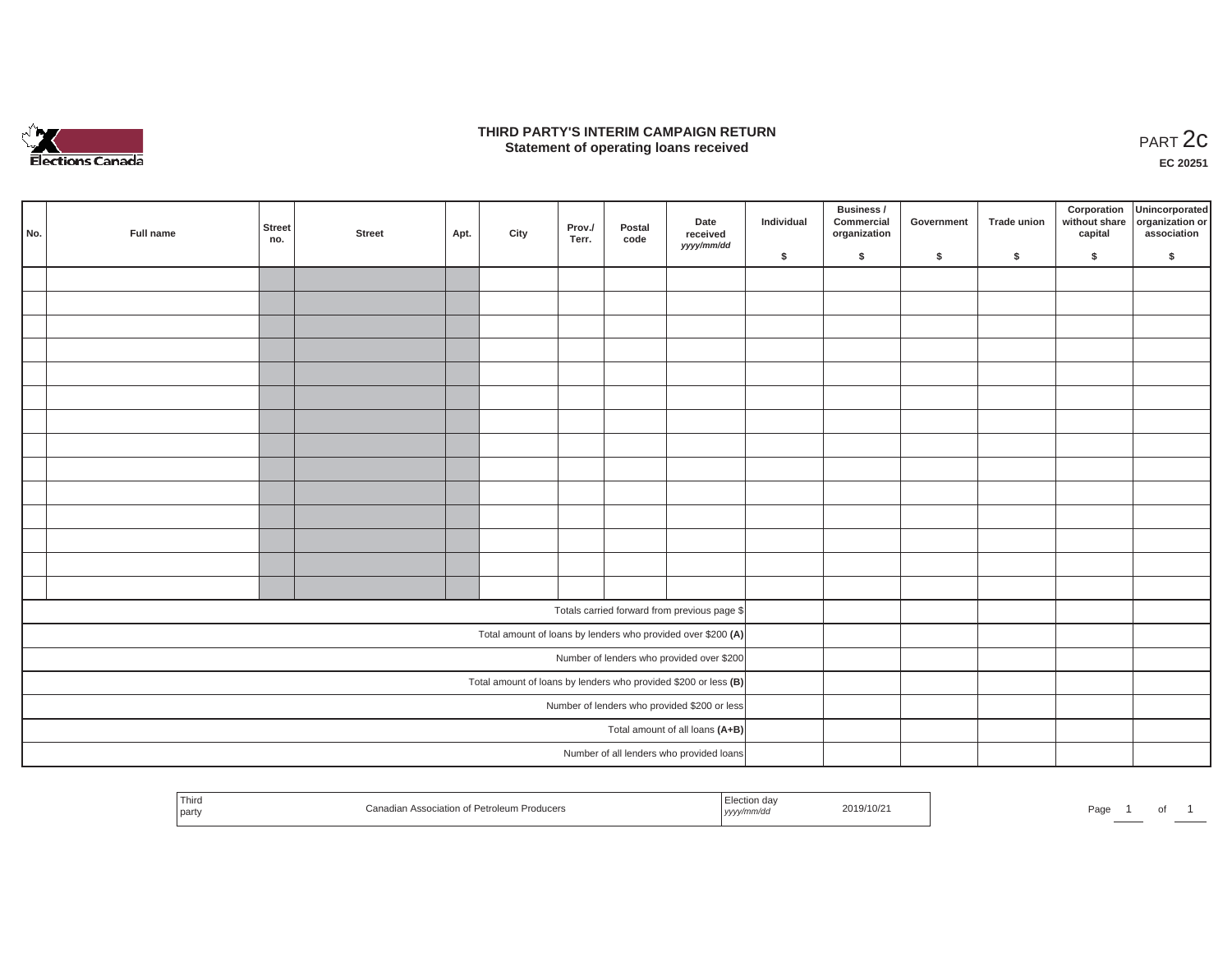

## **THIRD PARTY'S INTERIM CAMPAIGN RETURN SUMMARY STATE SUMMARY OF A SUMMARY OF A SUMMARY OF A SUMMARY OF A SUMMARY OF A SUMMARY OF A SUMMARY OF A SUMMA**<br> **Summary of inflows**

| No.          | Type of contributor / lender                 | <b>Monetary</b><br>contributions<br>(Part 2a)<br>\$ | Non-monetary<br>contributions<br>(Part 2b)<br>s. | Loans<br>(Part 2c)<br>\$ | <b>Total</b><br>\$ | Number of<br>contributors and<br>lenders |
|--------------|----------------------------------------------|-----------------------------------------------------|--------------------------------------------------|--------------------------|--------------------|------------------------------------------|
| 1.           | Individuals                                  |                                                     |                                                  |                          |                    |                                          |
|              | 2. Businesses / Commercial organizations     |                                                     |                                                  |                          |                    |                                          |
| 3.           | Governments                                  |                                                     |                                                  |                          |                    |                                          |
| 4.           | Trade unions                                 |                                                     |                                                  |                          |                    |                                          |
| 5.           | Corporations without share capital           |                                                     |                                                  |                          |                    |                                          |
| 6.           | Unincorporated organizations or associations |                                                     |                                                  |                          |                    |                                          |
| 7.           | Total (items 1 to 6)                         |                                                     |                                                  |                          | 0.00               |                                          |
| <b>Total</b> |                                              |                                                     |                                                  |                          |                    |                                          |
| 8.           | Amount of third party's resources used       |                                                     |                                                  |                          | 87,676.48          |                                          |
| 9.           | Grand total (items 7 and 8)                  |                                                     |                                                  |                          | 87,676.48          |                                          |

| <sup>'</sup> Third<br>LAssociation of Petroleum F<br>Producers ו<br>Canadian<br>the contract of the contract of<br>party | ⊟ection dav<br>2019/10/21<br>ww/mm/do<br>. |
|--------------------------------------------------------------------------------------------------------------------------|--------------------------------------------|
|--------------------------------------------------------------------------------------------------------------------------|--------------------------------------------|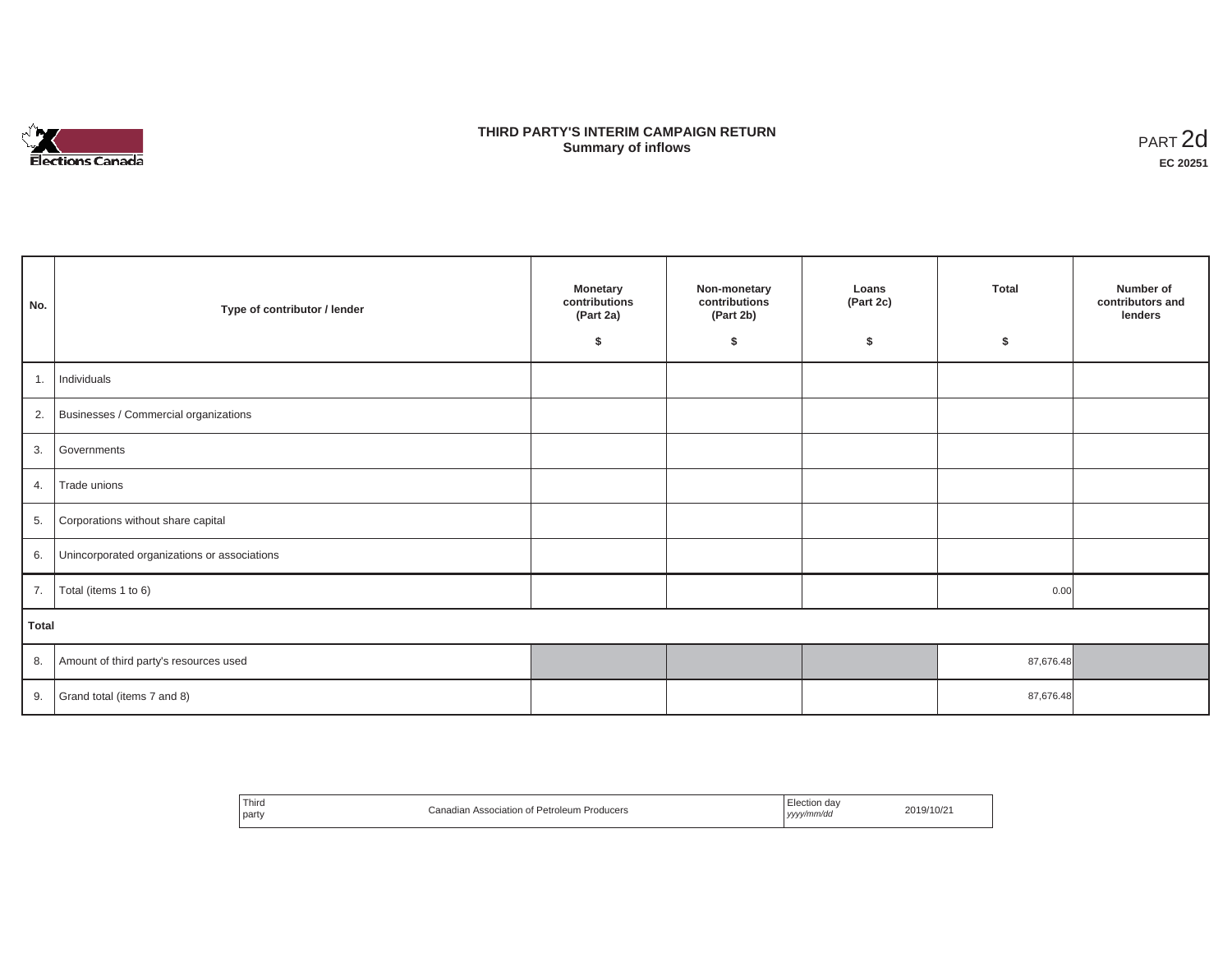

# **THIRD PARTY'S INTERIM CAMPAIGN RETURN Statement of expenses incurred for regulated activities that take place during the pre-election period**  *(Only applicable to a fixed-date general election)*

<code>PART $3$ a</code> **EC 20251**

For a list of expense types, expense categories and expense subcategories, refer to Annex II in the Instructions.

| No.            | Date<br>incurred<br>yyyy/mm/dd | <b>ED Code</b><br>(if applicable) | Supplier | <b>Expense type</b>  | Expense<br>category | Expense<br>subcategory         | <b>Starting date</b><br>of activity,<br>advertisement<br>or survey<br>yyyy/mm/dd | <b>Ending date</b><br>of activity,<br>advertisement<br>or survey<br>yyyy/mm/dd | Place of activity or<br>advertisement        | <b>Expense amount</b><br>\$ |
|----------------|--------------------------------|-----------------------------------|----------|----------------------|---------------------|--------------------------------|----------------------------------------------------------------------------------|--------------------------------------------------------------------------------|----------------------------------------------|-----------------------------|
| $\mathbf{1}$   | 2019/09/10                     |                                   |          | Partisan Activity    | Social Media        | Other (remuneration)           | 2019/06/30                                                                       | 2019/09/10                                                                     | National                                     | 1,569.78                    |
| $\overline{2}$ | 2019/07/18                     |                                   |          | Partisan Activity    | Social Media        | Other (remuneration blog post) | 2019/07/18                                                                       | 2019/07/18                                                                     | National                                     | 109.90                      |
| 3              | 2019/07/18                     |                                   |          | Partisan Activity    | Social Media        | Other (remuneration - email)   | 2019/07/18                                                                       | 2019/07/18                                                                     | National                                     | 55.37                       |
| $\overline{4}$ | 2019/08/30                     |                                   |          | Partisan Advertising | Advertising         | <b>Production Costs</b>        | 2019/08/30                                                                       | 2019/08/30                                                                     | National                                     | 95.06                       |
| $\overline{5}$ | 2019/07/04                     |                                   |          | Partisan Advertising | Advertising         | Radio                          | 2019/07/04                                                                       | 2019/07/04                                                                     | National                                     | 63.45                       |
| 6              | 2019/08/30                     |                                   |          | Partisan Advertising | Advertising         | Print Media                    | 2019/08/22                                                                       | 2019/08/30                                                                     | National                                     | 716.69                      |
|                |                                |                                   |          |                      |                     |                                |                                                                                  |                                                                                |                                              |                             |
|                |                                |                                   |          |                      |                     |                                |                                                                                  |                                                                                |                                              |                             |
|                |                                |                                   |          |                      |                     |                                |                                                                                  |                                                                                |                                              |                             |
|                |                                |                                   |          |                      |                     |                                |                                                                                  |                                                                                |                                              |                             |
|                |                                |                                   |          |                      |                     |                                |                                                                                  |                                                                                |                                              |                             |
|                |                                |                                   |          |                      |                     |                                |                                                                                  |                                                                                |                                              |                             |
|                |                                |                                   |          |                      |                     |                                |                                                                                  |                                                                                |                                              |                             |
|                |                                |                                   |          |                      |                     |                                |                                                                                  |                                                                                |                                              |                             |
|                |                                |                                   |          |                      |                     |                                |                                                                                  |                                                                                |                                              |                             |
|                |                                |                                   |          |                      |                     |                                |                                                                                  |                                                                                |                                              |                             |
|                |                                |                                   |          |                      |                     |                                |                                                                                  |                                                                                |                                              |                             |
|                |                                |                                   |          |                      |                     |                                |                                                                                  |                                                                                | Totals carried forward from previous page \$ |                             |
|                |                                |                                   |          |                      |                     |                                |                                                                                  |                                                                                | Total \$                                     | 2,610.25                    |

| I hird<br>aa'<br>2019/10/2<br>⊪Producers<br><b>Dotrolou</b><br>Page<br>association of 1<br>party<br>nmrac<br>,,,, |  |  |  |  |
|-------------------------------------------------------------------------------------------------------------------|--|--|--|--|
|-------------------------------------------------------------------------------------------------------------------|--|--|--|--|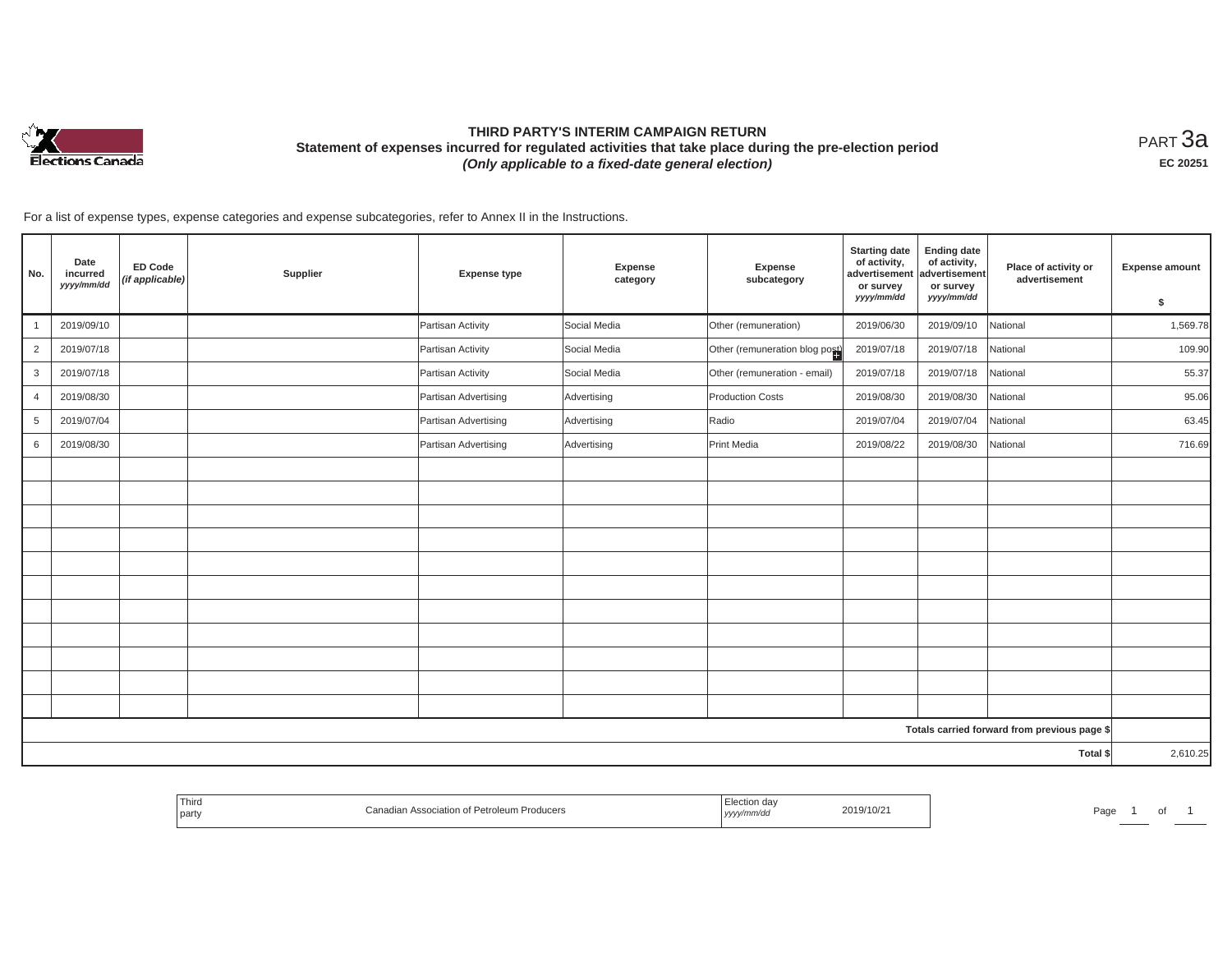

## **THIRD PARTY'S INTERIM CAMPAIGN RETURN Statement of expenses incurred for regulated activities that take place during the election period**<br>РАRТ  $3\mathrm{b}$

For a list of expense types, expense categories and expense subcategories, refer to Annex II in the Instructions.

| No.            | Date<br>incurred<br>yyyy/mm/dd | <b>ED Code</b><br>(if applicable) | Supplier                 | <b>Expense type</b>         | <b>Expense</b><br>category | <b>Expense</b><br>subcategory | <b>Starting date</b><br>of activity,<br>advertisement<br>or survey | <b>Ending date</b><br>of activity,<br>advertisement<br>or survey | Place of activity or<br>advertisement        | <b>Expense amount</b> |
|----------------|--------------------------------|-----------------------------------|--------------------------|-----------------------------|----------------------------|-------------------------------|--------------------------------------------------------------------|------------------------------------------------------------------|----------------------------------------------|-----------------------|
|                |                                |                                   |                          |                             |                            |                               | yyyy/mm/dd                                                         | yyyy/mm/dd                                                       |                                              | \$                    |
|                | 2019/09/27                     |                                   |                          | Partisan Activity           | Social Media               | Other - Remuneration          | 2019/09/11                                                         | 2019/09/27                                                       | National                                     | 618.16                |
| 2              | 2019/01/04                     |                                   | Jump Studios             | Election Advertising        | Advertising                | <b>Production Costs</b>       | 2019/01/04                                                         | 2019/09/25                                                       | National                                     | 8,305.00              |
| 3              | 2018/09/26                     |                                   | Jump Studios             | <b>Election Advertising</b> | Advertising                | <b>Production Costs</b>       | 2018/09/26                                                         | 2019/09/26                                                       | National                                     | 6,265.00              |
| $\overline{4}$ | 2019/09/26                     |                                   | Jump Studios             | <b>Election Advertising</b> | Advertising                | <b>Production Costs</b>       | 2019/09/26                                                         | 2019/09/26                                                       | National                                     | 7.801.50              |
| 5              | 2019/09/26                     |                                   |                          | <b>Election Advertising</b> | Advertising                | Design & Development          | 2019/09/03                                                         | 2019/09/04                                                       | National                                     | 404.00                |
| 6              | 2019/08/27                     |                                   | Minuteman Press Beltline | <b>Election Advertising</b> | Advertising                | Signs                         | 2019/08/06                                                         | 2019/09/28                                                       | National                                     | 10,851.75             |
| $\overline{7}$ | 2019/08/27                     |                                   |                          | <b>Election Advertising</b> | Advertising                | Design & Development          | 2019/08/14                                                         | 2019/08/14                                                       | National                                     | 179.80                |
| 8              | 2019/06/03                     |                                   | One Persuasion           | Election Advertising        | Advertising                | Other (website)               | 2019/06/03                                                         | 2019/06/03                                                       | National                                     | 4,400.00              |
| 9              | 2019/06/06                     |                                   | Jason Dziver             | <b>Election Advertising</b> | Advertising                | <b>Production Costs</b>       | 2019/06/06                                                         | 2019/06/06                                                       | National                                     | 395.00                |
| 10             | 2019/06/30                     |                                   | Paul Wright              | Election Advertising        | Advertising                | Design & Development          | 2019/05/09                                                         | 2019/06/30                                                       | National                                     | 3,200.00              |
| 11             | 2019/09/29                     |                                   | Holly Quan               | Election Advertising        | Advertising                | Design & Development          | 2019/04/01                                                         | 2019/09/28                                                       | National                                     | 10,075.00             |
| 12             | 2019/09/15                     |                                   |                          | <b>Election Advertising</b> | Advertising                | Design & Development          | 2019/09/15                                                         | 2019/09/15                                                       | National                                     | 479.22                |
| 13             | 2019/09/23                     |                                   | Fedex                    | Election Advertising        | Advertising                | Mail outs                     | 2019/09/23                                                         | 2019/09/23                                                       | Vational                                     | 706.20                |
| 14             | 2019/09/24                     |                                   | <b>Staples</b>           | Election Advertising        | Advertising                | Other (buttons)               | 2019/09/24                                                         | 2019/09/24                                                       | National                                     | 852.12                |
| 15             | 2019/09/13                     |                                   |                          | <b>Election Advertising</b> | Advertising                | Design & Development          | 2019/09/13                                                         | 2019/09/13                                                       | National                                     | 89.90                 |
| 16             | 2019/09/27                     |                                   | One Persuasion Inc       | Election Advertising        | Advertising                | Production                    | 2019/09/01                                                         | 2019/09/27                                                       | Vational                                     | 252.00                |
| 17             | 2019/09/26                     |                                   | Facebook                 | Election Advertising        | Advertising                | Content boosting              | 2019/09/06                                                         | 2019/09/26                                                       | National                                     | 1,000.00              |
|                |                                |                                   |                          |                             |                            |                               |                                                                    |                                                                  | Totals carried forward from previous page \$ | 2,610.25              |
|                |                                |                                   |                          |                             |                            |                               |                                                                    |                                                                  | Total \$                                     | 58,484.50             |

| <sup>I</sup> Third<br>Canadian Association of Petroleum Producers<br>  party | rection day.<br>2019/10/21<br>yyyy/mm/dd | Page |
|------------------------------------------------------------------------------|------------------------------------------|------|
|------------------------------------------------------------------------------|------------------------------------------|------|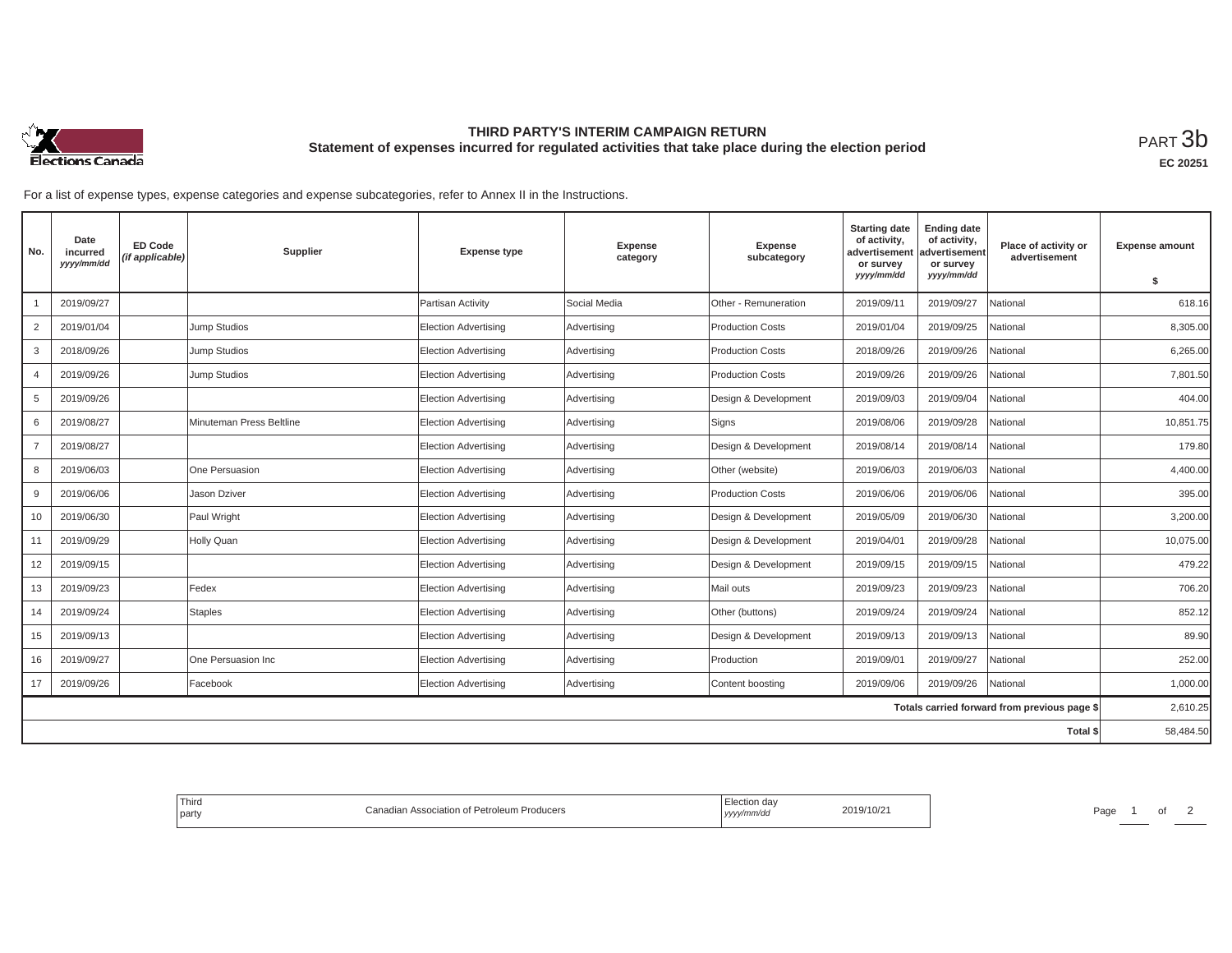

## **THIRD PARTY'S INTERIM CAMPAIGN RETURN Statement of expenses incurred for regulated activities that take place during the election period**<br>РАRТ  $3\mathrm{b}$

**EC 20251**

For a list of expense types, expense categories and expense subcategories, refer to Annex II in the Instructions.

| No. | Date<br>incurred<br>yyyy/mm/dd | <b>ED Code</b><br>(if applicable) | Supplier                | <b>Expense type</b>         | Expense<br>category | <b>Expense</b><br>subcategory | <b>Starting date</b><br>of activity,<br>advertisement<br>or survey<br>yyyy/mm/dd | <b>Ending date</b><br>of activity,<br>advertisement<br>or survey<br>yyyy/mm/dd | Place of activity or<br>advertisement        | <b>Expense amount</b> |
|-----|--------------------------------|-----------------------------------|-------------------------|-----------------------------|---------------------|-------------------------------|----------------------------------------------------------------------------------|--------------------------------------------------------------------------------|----------------------------------------------|-----------------------|
|     |                                |                                   |                         |                             |                     |                               |                                                                                  |                                                                                |                                              | \$                    |
| 18  | 2019/09/27                     |                                   |                         | <b>Election Advertising</b> | Advertising         | Design and Development        | 2019/09/27                                                                       | 2019/09/27                                                                     | National                                     | 261.16                |
| 19  | 2019/09/27                     |                                   |                         | <b>Election Advertising</b> | Advertising         | Other (web hosting)           | 2019/09/11                                                                       | 2019/10/21                                                                     | National                                     | 9.51                  |
| 20  | 2019/09/27                     |                                   | One Persuasion          | <b>Election Advertising</b> | Advertising         | Production                    | 2019/09/27                                                                       | 2019/09/27                                                                     | National                                     | 252.00                |
| 21  | 2019/09/27                     |                                   | Facebook                | <b>Election Advertising</b> | Advertising         | Content boosting              | 2019/09/25                                                                       | 2019/09/27                                                                     | National                                     | 595.32                |
| 22  | 2019/09/26                     |                                   | Facebook                | <b>Election Advertising</b> | Advertising         | Content boosting              | 2019/09/06                                                                       | 2019/09/26                                                                     | National                                     | 404.68                |
| 23  | 2019/09/27                     |                                   |                         | <b>Election Advertising</b> | Advertising         | Production                    | 2019/09/27                                                                       | 2019/09/27                                                                     | National                                     | 221.48                |
| 24  | 2019/09/27                     |                                   | Facebook                | <b>Election Advertising</b> | Advertising         | Content Boosting              | 2019/09/06                                                                       | 2019/09/27                                                                     | National                                     | 4,073.70              |
| 25  | 2019/09/27                     |                                   |                         | <b>Election Advertising</b> | Advertising         | Design and Development        | 2019/09/27                                                                       | 2019/09/27                                                                     | National                                     | 195.52                |
| 26  | 2019/09/27                     |                                   | One Persuasion          | <b>Election Advertising</b> | Advertising         | Production                    | 2019/09/06                                                                       | 2019/09/27                                                                     | National                                     | 10,500.00             |
| 27  | 2019/09/16                     |                                   |                         | <b>Election Advertising</b> | Advertising         | Design & Development          | 2019/09/16                                                                       | 2019/09/27                                                                     | National                                     | 110.75                |
| 28  | 2019/09/27                     |                                   | Facebook                | <b>Election Advertising</b> | Advertising         | <b>Content Boosting</b>       | 2019/09/25                                                                       | 2019/09/27                                                                     | National                                     | 530.00                |
| 29  | 2019/09/20                     |                                   | Minuteman Press Beltine | <b>Election Advertising</b> | Advertising         | Signs                         | 2019/09/19                                                                       | 2019/09/19                                                                     | National                                     | 10,851.75             |
| 30  | 2019/09/28                     |                                   |                         | <b>Election Advertising</b> | Advertising         | Signs                         | 2019/09/21                                                                       | 2019/09/28                                                                     | National                                     | 826.11                |
| 31  | 2019/09/28                     |                                   |                         | <b>Election Advertising</b> | Advertising         | Mail Outs                     | 2019/09/28                                                                       | 2019/09/28                                                                     | National                                     | 269.70                |
| 32  | 2019/09/18                     |                                   |                         | <b>Election Advertising</b> | Advertising         | Signs                         | 2019/09/18                                                                       | 2019/09/18                                                                     | <b>National</b>                              | 89.90                 |
|     |                                |                                   |                         |                             |                     |                               |                                                                                  |                                                                                |                                              |                       |
|     |                                |                                   |                         |                             |                     |                               |                                                                                  |                                                                                |                                              |                       |
|     |                                |                                   |                         |                             |                     |                               |                                                                                  |                                                                                | Totals carried forward from previous page \$ | 58,484.50             |
|     |                                |                                   |                         |                             |                     |                               |                                                                                  |                                                                                | Total \$                                     | 87,676.48             |
|     |                                |                                   |                         |                             |                     |                               |                                                                                  |                                                                                |                                              |                       |

| Third<br>Producers<br>of Petroleum<br>. Association<br>party | 14010<br>9/10/2<br>www.<br>.,,,, | Page<br>. |
|--------------------------------------------------------------|----------------------------------|-----------|
|--------------------------------------------------------------|----------------------------------|-----------|